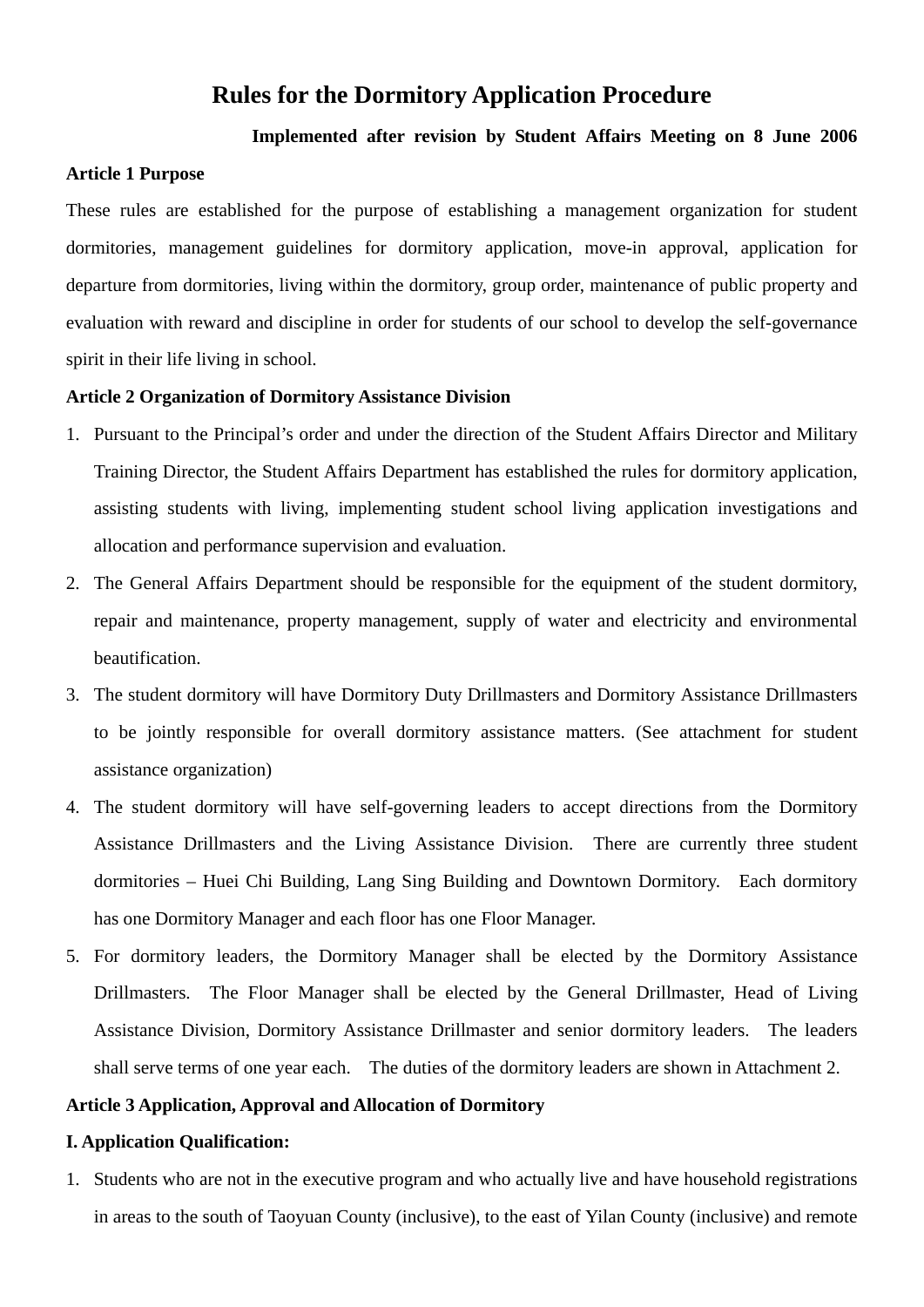areas of Taipei County such as Wanli, Jingshan, Shiding, Ruifang, Pingsi, Pingling, Gongliao, Wulai, Sansia, Sanchi and Shimen.

- 2. Any student who changes household registration for the purpose of school lodging, the application qualification shall be cancelled after it is investigated and confirmed that the student does not live in the place of his household registration.
- II. Guarantee of Lodging Qualification:
- 1. Any new student who meets the conditions under paragraph 1, students in year 2 of 4-year technical programs, student from low-income families, self-governing dormitory leaders, overseas Chinese students, foreign students or any student with the Principal's approval due to physical handicap or special difficulties shall be guaranteed a lodging qualification.
- 2. Any remaining bed units will be available for application by other students meeting the qualifications and allocation shall be done by lot drawing.
- 3. The percentage of bed units for male students and graduate students and their lodging area shall be planned on a yearly basis and reasonably adjusted by the Student Assistance Division according to the expected number of bed units based on the number of applicants in the previous year.
- 4. The order of priority for lot drawing for the waitlist of bed units is:
	- (1) Students in year 2 of the 2-year technical program and students in years 3 and 4 in the 4-year technical program.
	- (2) Students who have not graduated due to studies in the 2-year and 4-year technical program.
	- (3) Other students with deferred graduation.

The above students should meet the application qualification under paragraph 1.

## **III. Lodging Application**

- 1. Existing Students: Application, form submission and review for school lodging applications start during the  $11<sup>th</sup>$  week of the second semester of the previous school year. Lot drawing procedure shall be carried out to determine the lodging list. The details shall be based on the processing standards published by the school.
- 2. New Students: After admission is decided, the school lodging application will be sent together with the notice of admission. The approval and allocation will be published before the school start date.
- 3. During summer and winter vacations, the student dormitory is only provided to students whose lodging has been approved and allocated. Any lodging due to practical program, internship inside the school, community activity, ball team or overseas Chinese status should be subject to centralized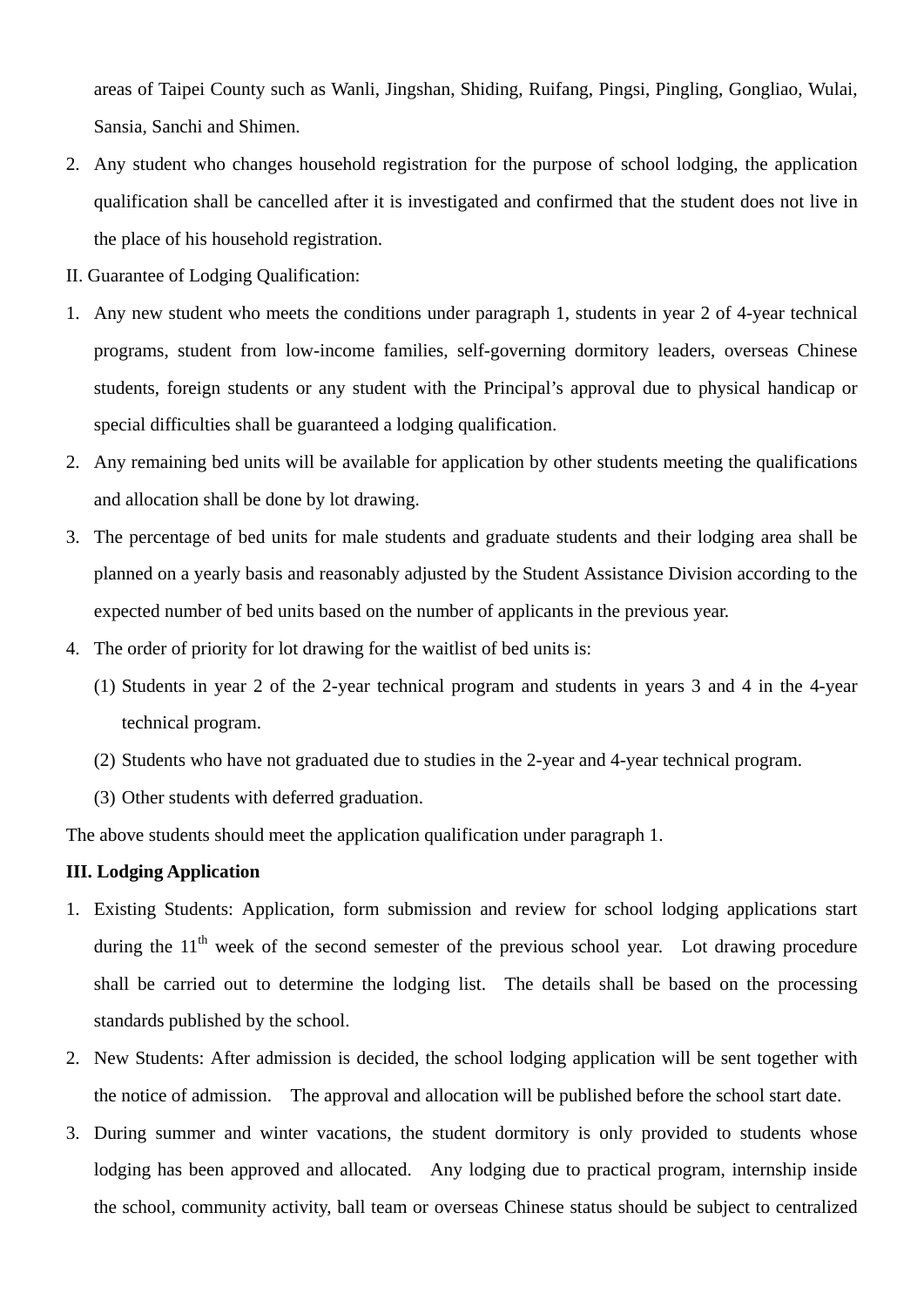application to be filed by the relevant administrative division. The application shall be filed three weeks before the end of the semester.

4. After the student files a dormitory application form, the Dormitory Assistance Drillmaster shall carry out an initial review of the qualification. The floor and bed unit arrangements shall be published for all applications before the final examination. Bed units may not be switched, occupied without authorization or transferred to other persons without approval.

#### **Article 4 Moving-In, Departure and Cancellation of Lodging**

- 1. After a student moves into the dormitory, he/she shall be responsible for the safekeeping of the allocated public property. In case of any improper use, causing any damage or loss, the student shall compensate the cost.
- 2. The dormitory shall open for move-in one day before the start of school (internship or community events) and shall be cleaned up and closed in the morning of the day following the end of the semester (internship or community event).
- 3. After lodging applications are approved and allocated, if lodging should be cancelled due to any reason before the end of the full semester, a written report should be filed with the Dormitory Assistance Drillmaster before moving out.
- 4. After a student withdraws from school or is suspended with cancellation of lodging rights, the student shall move out of the dormitory and return the borrowed public property and the key within 2 days from receipt of the notice. Any damage to any public property shall be compensated. Any violation will be handled in accordance with the rules of the school.
- 5. Graduating students should move out of the dormitory at the same time on graduation day in accordance with the school departure procedure.
- 6. When students live in the school to perform internships during winter or summer vacation, community events or longer vacation periods, in order to ensure safety and caring, the Dormitory Assistance Drillmasters may be centralized in the bedrooms of the same floor. The same shall be applicable during the annual year-end event of the General Affairs Department. Students in the dormitory may not use any excuse to refusal to move.
- 7. The lodging fee is calculated on a semester basis. For any lodging needs for graduating students up to the graduation day, internships during winter and summer vacations, community events or other reasons, unless an application is filed and approved to waive the fee, students shall only move in after payment of lodging fees to the cashier division. The minimum period is one week. Any period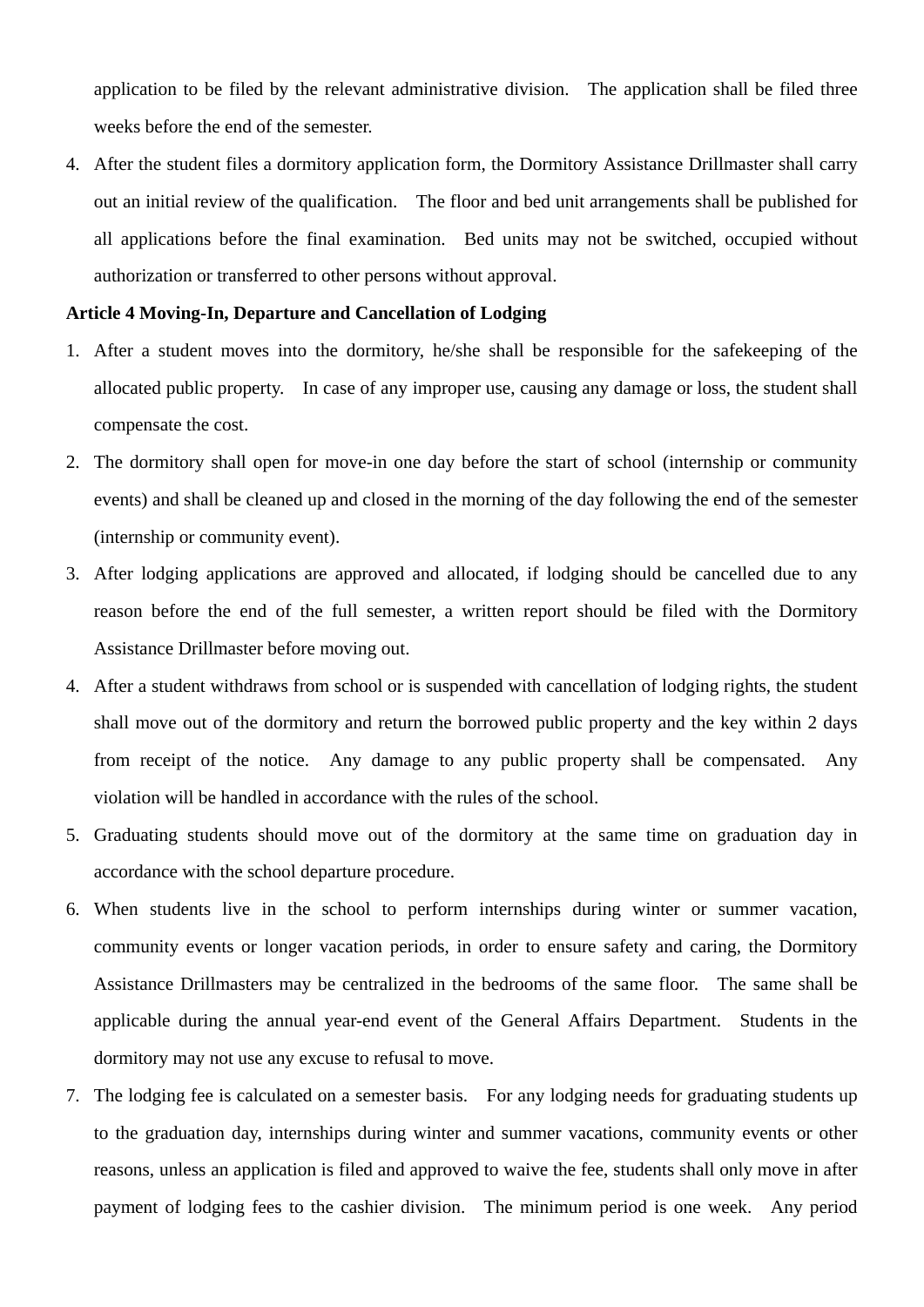shorter than one week shall be calculated as one week. Fees shall be paid before moving in. Otherwise students shall not be allowed to live in school.

## **Article 5 Student Application for Lodging Cancellation and Fee Reimbursement**

- 1. Student applications for school lodging should be filed three weeks before the end of the previous semester. Applications after the deadline will not be accepted. Special cases will be processed after approval by the Student Affairs Director.
- 2. If any application is filed to cancel lodging for special reasons, the procedure of cancellation shall be completed one week before school starts in person or by registered mail (based on postal stamp). If the cancellation is due to any unexpected family matter, proof shall be provided.
- 3. If due to any internship, and the application cannot be filed within the deadline, the application may be filed within one week after school starts with proof of industry-education cooperation.
- 4. The standards for lodging fee reimbursement applications are as follows:
	- (1) Withdrawal or Suspension (letter from Ministry of Education Tai-1993-Gao-Zhi No. 022594):
		- ◎ All lodging fees will be returned if the application for withdrawal or suspension is filed before school starts.
		- ◎ If the application for withdrawal or suspension is filed before 1/3 of the semester after school starts, 2/3 of the lodging fee paid shall be returned.
		- ◎ If the application for withdrawal or suspension is filed after 1/3 but before 2/3 of the semester after school starts, 1/3 of the lodging fee paid shall be returned.
	- (2) Remaining Students:
		- ◎ If the application for cancellation is filed one week before school start date, the lodging fee paid will be returned in full.
		- ◎ If the application for cancellation is filed within week before the school start date (including on the school start date), 1/2 of the lodging fee paid will be returned.
		- ◎ If the application for cancellation is filed within one month from the week following the school start date, 1/3 of the lodging fee paid will be returned. If the application is filed after one month after school starts, the lodging fee will not be returned.

# **Article 6 Rules for Lodging Fees for Waitlisted Students during Semester**

1. The full fee is payable if lodging is provided within 1 month from school start date. 2/3 of the lodging fee is payable if lodging is provided before  $1/3$  of the semester after school starts. 1/2 of the lodging fee is payable if lodging is provided before 2/3 of the semester after school starts.